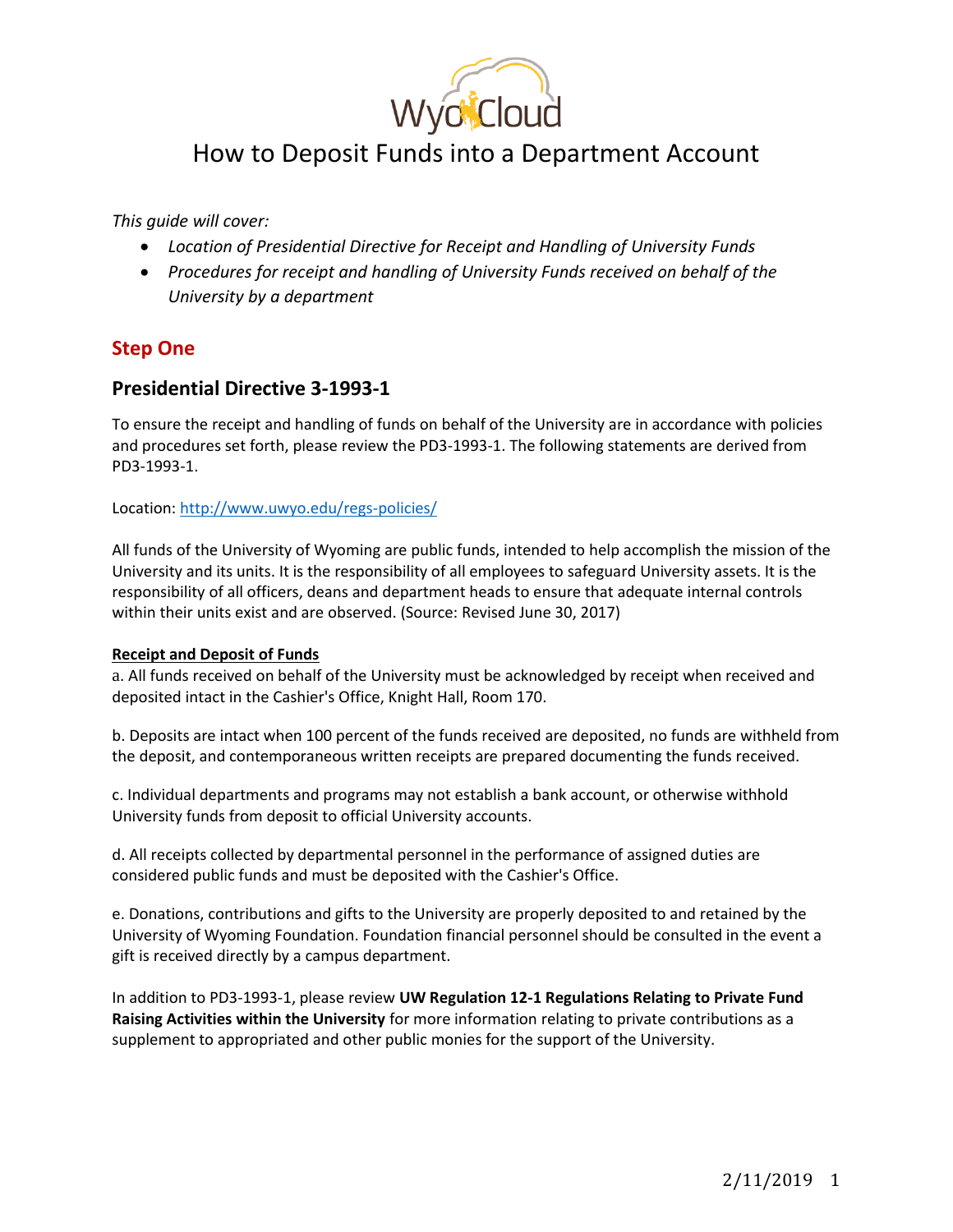

# **Step Two**

### **Completing the Deposit Advice Form**

Be sure you are using the most updated deposit advice form by downloading directly from the Cashier's [website](http://www.uwyo.edu/fsbo/cashiers-office/) prior to each use.

After downloading the deposit advice form, the following fields should be completed:

- **•** Date Date the form is being completed
- **Organization Name** Name of organization receiving the deposit
- **Organization Code**  Organization number associated with the Organization name (Be sure to use the organization name or number as it appears on the Chart of Accounts [Listing\).](http://www.uwyo.edu/wyocloud/_files/docs/coa/organization_11_30_2018.pdf) This number should also match the organization number within the chart string in the below section of the deposit advice
- **Currency** Total amount in USD dollars
- **Coin** Total amount in coins
- **Checks** Total amount in checks
- **Credit Cards** Total amount in credit cards
- **Total Deposit** Calculated field summing cash/check or credit cards from above
- **Prepared By** Name of person completing the deposit advice (typed or printed)
- **Email** Email of person completing the deposit advice or department email (Note: Unless stated otherwise, receipts will be emailed to this email address provided)



Currency, coin or check can be deposited together; *credit cards must be on a separate deposit.* 

| <b>DEPOSIT ADVICE</b> |                                                                                                                                |  |                                                |                           |  |  |  |
|-----------------------|--------------------------------------------------------------------------------------------------------------------------------|--|------------------------------------------------|---------------------------|--|--|--|
| Date:                 | 2/5/2019                                                                                                                       |  |                                                |                           |  |  |  |
|                       | Organization Name: Chemical Engineering                                                                                        |  |                                                |                           |  |  |  |
| Organization Code:    | 16102                                                                                                                          |  |                                                |                           |  |  |  |
| Prepared By:          | <b>Your Name Here</b>                                                                                                          |  |                                                |                           |  |  |  |
| Email:                | Your email or department email                                                                                                 |  |                                                |                           |  |  |  |
|                       | Credit cards cannot be<br>combined with cash/check<br>on a deposit advice.<br>Complete a separate<br>deposit advice for credit |  | Currency: \$<br>Coin: $\sqrt{5}$<br>Checks: \$ | 75.00<br>0.50<br>5.000.00 |  |  |  |
|                       | cards.                                                                                                                         |  | <b>Credit Cards:</b><br><b>TOTAL DEPOSIT</b>   | \$5,075.50                |  |  |  |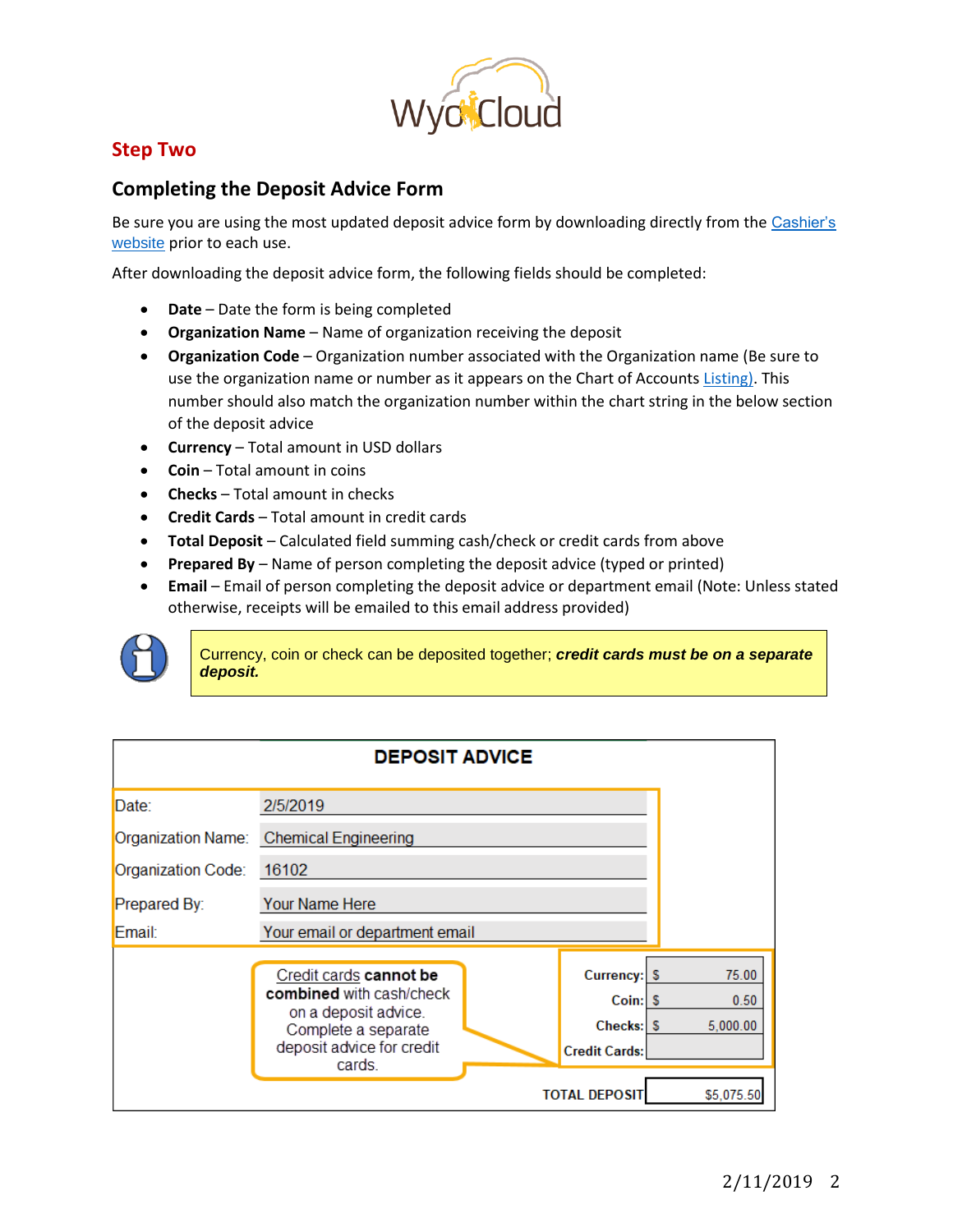

After completing the top portion of the Deposit Advice, the bottom portion of the form must be filled out identifying the chart string to allocate the funds to.



Deposits for various organizations must complete a **separate deposit advice** for each organization (i.e., Chemical Engineering vs. Mechanical Engineering).

- **Quick Code** For recurring deposits into the **same** chart of account string, some departments may be assigned a quick code (Z or X codes). The Quick-Codes are in-house classification and are not related to any revenue codes. Account Code field must still be completed.
	- o **Note:** If *any* chart of account segment differs from the Quick Code, do NOT use the quick code. Please only fill out the Account Code section.
	- o To request a quick code, emai[l cashiers@uwyo.edu](mailto:cashiers@uwyo.edu)
	- o To know if your department has any quick codes already assigned, email [cashiers@uwyo.edu](mailto:cashiers@uwyo.edu)
- **Account Code** Chart of account string for allocation of funds (Entity Natural Account Fund Class – Fund Source – Organization – Expense Class – Program – Activity – Future) must be in the format provided in the example.
- **Amount**  Amount allocated to corresponding account string
- **Total Deposit** Calculated field to autosum amount column. This total must match the total deposit field from above.

| <b>QUICK-CODE</b> |  | ENTITY-ACCT-CLASS-SOURCE-ORG-EXPENSE-PROGRAM-ACTIVITY-FUTURE<br><b>ACCOUNT CODE</b> | <b>AMOUNT</b>                                   |          |
|-------------------|--|-------------------------------------------------------------------------------------|-------------------------------------------------|----------|
| Ex: Z000 or X000  |  |                                                                                     |                                                 |          |
|                   |  | 10-44101-105-000001-16102-001-0000-0000-0                                           | \$<br>5,075.50                                  |          |
|                   |  |                                                                                     |                                                 |          |
|                   |  | Quick code must still<br>accompany a full<br>account code                           |                                                 |          |
|                   |  |                                                                                     |                                                 |          |
|                   |  |                                                                                     |                                                 |          |
|                   |  |                                                                                     | Calculated field to<br>autosum amount<br>column |          |
|                   |  |                                                                                     |                                                 |          |
|                   |  |                                                                                     | <b>TOTAL DEPOSIT \$</b>                         | 5,075.50 |